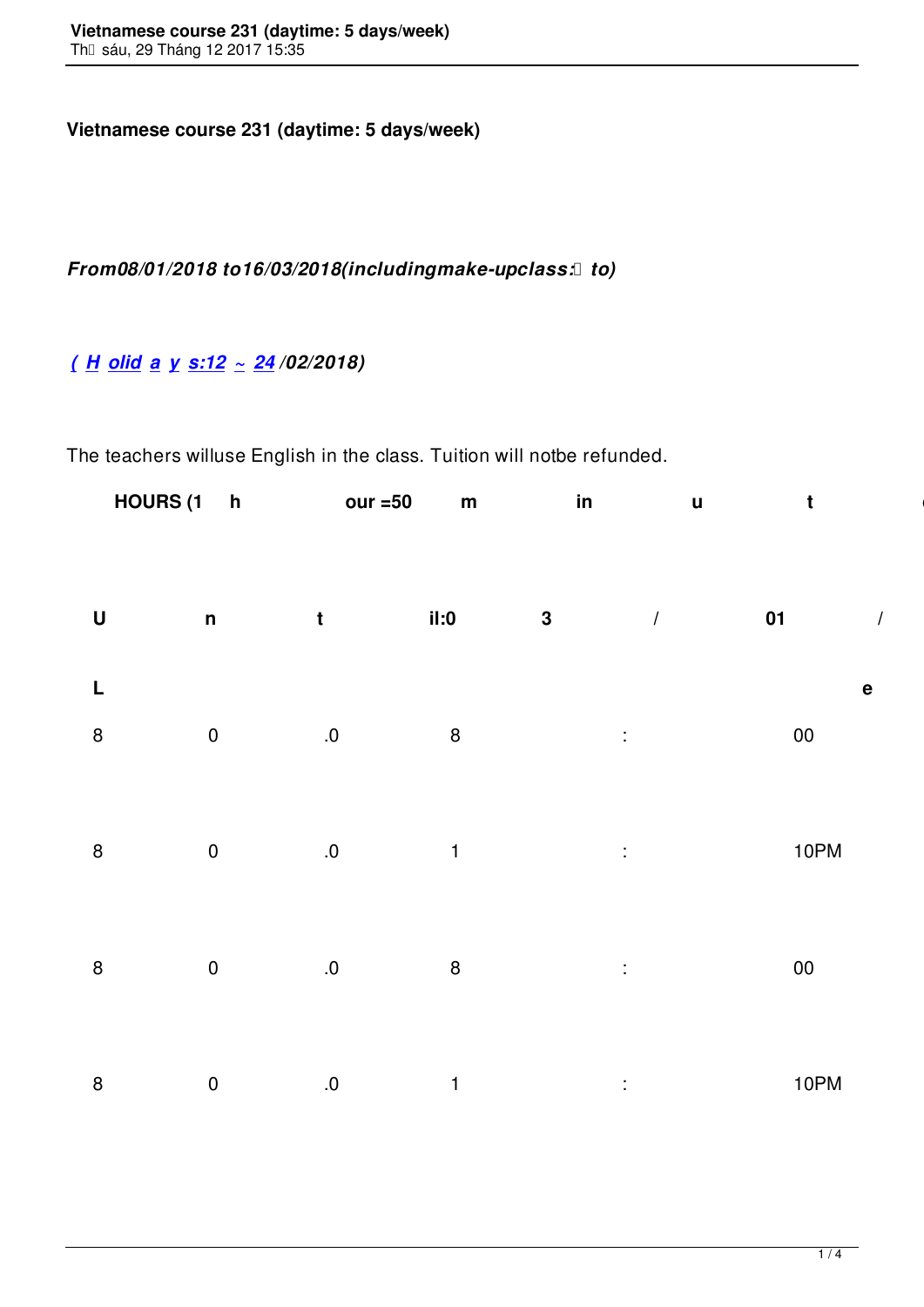## **Vietnamese course 231 (daytime: 5 days/week)**

Th⊡ sáu, 29 Tháng 12 2017 15:35

|                                                                                                                                                                     |              | $8 \t 0 \t .0$ $8 \t .0$ |  |  |
|---------------------------------------------------------------------------------------------------------------------------------------------------------------------|--------------|--------------------------|--|--|
|                                                                                                                                                                     |              |                          |  |  |
| $8 \t 0 \t .0$ $8 \t .0$                                                                                                                                            |              |                          |  |  |
|                                                                                                                                                                     |              |                          |  |  |
|                                                                                                                                                                     |              | 8 0 .0 1 : 10PM          |  |  |
|                                                                                                                                                                     |              |                          |  |  |
|                                                                                                                                                                     |              |                          |  |  |
|                                                                                                                                                                     | $\mathbf{e}$ | 8 0 .0 1 : 10PM          |  |  |
|                                                                                                                                                                     |              |                          |  |  |
|                                                                                                                                                                     |              | 8 0 .0 1 : 10PM          |  |  |
|                                                                                                                                                                     |              |                          |  |  |
|                                                                                                                                                                     |              |                          |  |  |
|                                                                                                                                                                     |              | 8 0 0 0 1 0 0 0 0 AM     |  |  |
|                                                                                                                                                                     |              |                          |  |  |
|                                                                                                                                                                     |              | 8 0 0 0 1 : 10PM         |  |  |
|                                                                                                                                                                     |              |                          |  |  |
|                                                                                                                                                                     |              |                          |  |  |
| $\begin{matrix} 8 & 0 & 0 \end{matrix} \qquad \qquad \begin{matrix} 8 & 8 \end{matrix} \qquad \qquad \begin{matrix} \vdots & \vdots & \vdots & \vdots \end{matrix}$ |              |                          |  |  |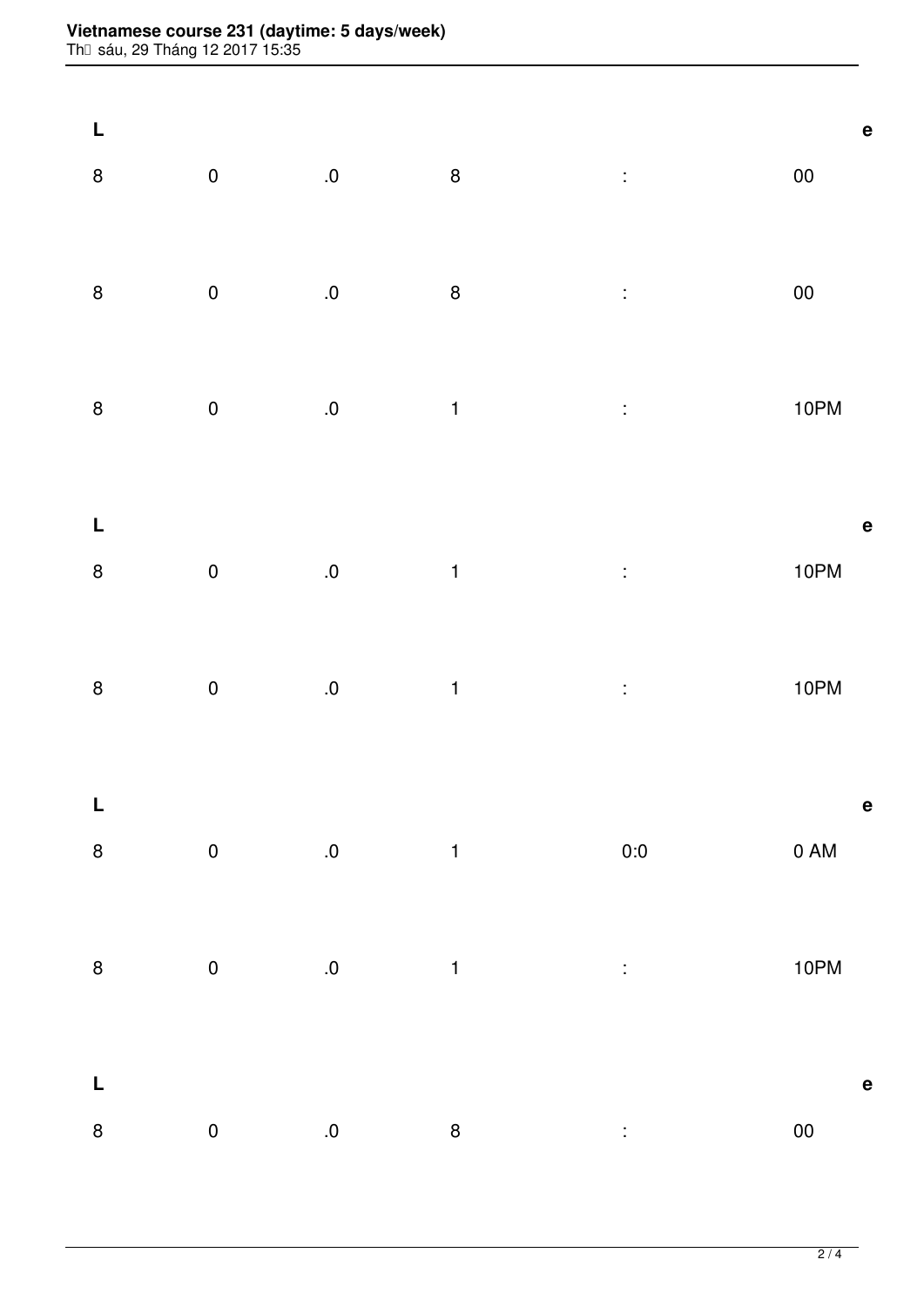## **Vietnamese course 231 (daytime: 5 days/week)**

Th⊡ sáu, 29 Tháng 12 2017 15:35

|                                                             |  | 8 0 .0 1 : 10PM                                                                                                                                        |                                                                                                                                                                                                                                |
|-------------------------------------------------------------|--|--------------------------------------------------------------------------------------------------------------------------------------------------------|--------------------------------------------------------------------------------------------------------------------------------------------------------------------------------------------------------------------------------|
|                                                             |  | $8$ 0 $0$ $8$ : 00                                                                                                                                     |                                                                                                                                                                                                                                |
|                                                             |  | $\mathsf L$ equal to the contract of $\mathsf R$<br>8 0 0 0 1 0 0 0 0 AM                                                                               |                                                                                                                                                                                                                                |
|                                                             |  |                                                                                                                                                        |                                                                                                                                                                                                                                |
| $\mathbf{L}_{\mathrm{max}}$ and $\mathbf{L}_{\mathrm{max}}$ |  | $\mathbf{e}$<br>8 0 0 0 1 : 10PM                                                                                                                       |                                                                                                                                                                                                                                |
|                                                             |  |                                                                                                                                                        |                                                                                                                                                                                                                                |
| $\mathbf{L}$                                                |  | $\begin{array}{cccccccccccccc} 8 & & & 0 & & & 0 & & 8 & & & \ \end{array}$ . O and $\begin{array}{cccccccccc} 8 & & & & 0 & & & 00 & & & \end{array}$ |                                                                                                                                                                                                                                |
|                                                             |  | 8 0 0 0 1 : 10PM                                                                                                                                       | e de la contradición de la contradición de la contradición de la contradición de la contradición de la contradición de la contradición de la contradición de la contradición de la contradición de la contradición de la contr |